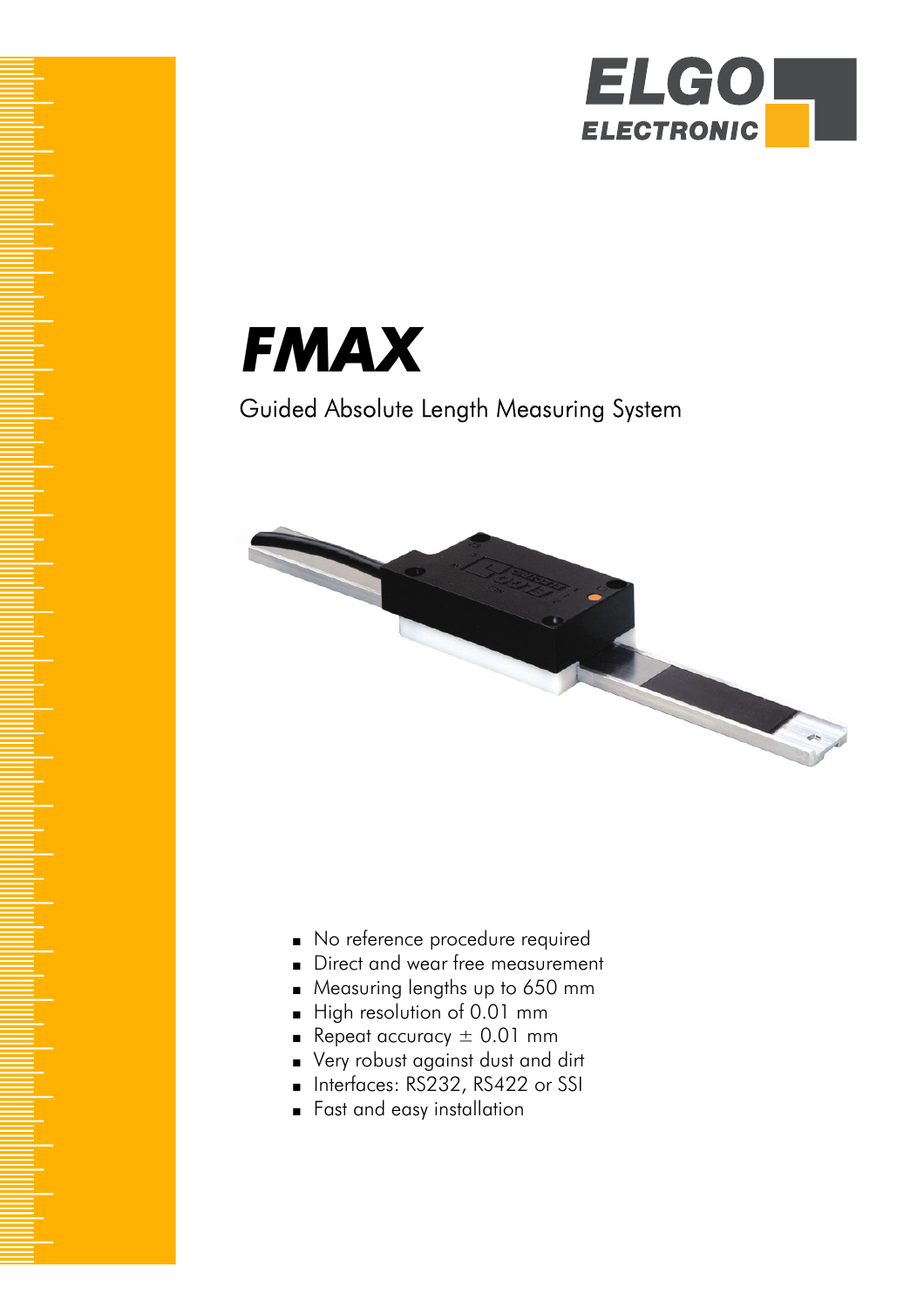# **FMAX -** Guided Absolute Length Measuring System

## **General**

FMAX is an absolute magnetic length measuring system which is used exclusively for linear movements. It consists of a guide carriage (where the sensor technology and translator circuit are placed) and a guide rail "FSMAB". The guide carriage is contactless guided over the magnetic tape, which is already installed on the guide rail.

## **Applications**

Typical applications are paper cutting machines, hydraulic presses, wood- and sheet metal processing machines.

#### **Product features:**

- No reference necessary
- Direct measuring
- Measuring lengths up to 650 mm
- High resolution of 0.01 mm
- Repeat accuracy  $\pm$  0.01 mm
- Very robust against dust and dirt
- Interfaces: RS232, RS422 or SSI
- Easy installation

## **Functional Principle**

Three sensors are guided over a magnetic tape, recorded with three tracks. The following illustration shows three magnetic tracks with north- and south pole magnetization, sensed by magneto-resistive resistor measuring bridges. Between the single magnetic tracks there always is an equal shifting ∆X. This is evaluated together with the single signals of the resistive resistor measuring bridges and delivers an absolute value.

An unambiguous classification of a absolute position is possible by the combination of the phasing of the three magnetic tracks. The phase position zero repeats every 650 mm's for each of the three tracks.



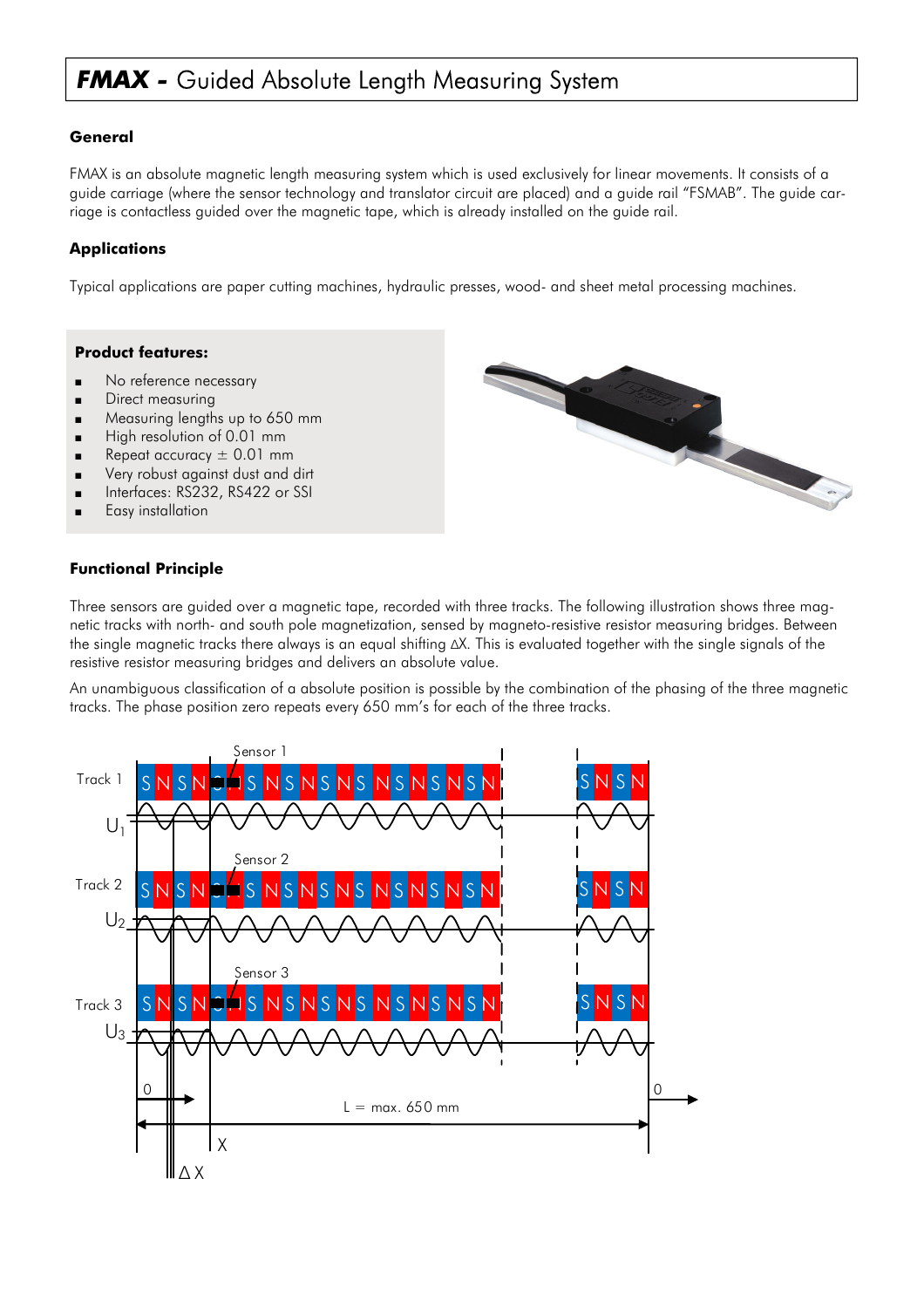# *FMAX -* Guided Absolute Length Measuring System

## **Technical Data:**

| Measuring principle                    | absolute                                                                                                              |  |  |  |
|----------------------------------------|-----------------------------------------------------------------------------------------------------------------------|--|--|--|
| Repeat accuracy                        | $\pm$ 1 increment                                                                                                     |  |  |  |
| System accuracy<br>in $\mu$ m at 20°C: | $\pm$ (50 + 20 x L)<br>$L =$ measuring length in meters                                                               |  |  |  |
| Distance sensor / tape                 | guided version: mechanically fixed<br>unguided version: max. 0,5 mm                                                   |  |  |  |
| Housing material                       | zinc die-cast, black                                                                                                  |  |  |  |
| Guide rail                             | aluminium profile                                                                                                     |  |  |  |
| Dimensions (without rail)              | $L \times W \times H = 90 \times 48 \times 23$ mm                                                                     |  |  |  |
| Magnetic tape type                     | FSMAB (guide rail, factory<br>assembled with magnetic tape)                                                           |  |  |  |
| Magnetic tape pole pitch               | $5 \text{ mm}$                                                                                                        |  |  |  |
| Maximum measuring length               | 650 mm                                                                                                                |  |  |  |
| Connections                            | open cable ends<br>(plug connectors on request                                                                        |  |  |  |
| Sensor cable                           | drag chain suitable;<br>$2 \times 0.75$ mm <sup>2</sup> , 6 x 0.14 mm <sup>2</sup> ;<br>radial flexibility 60 mm min. |  |  |  |
| Gewicht                                | approx. 200 g without cable;<br>cable approx. 60 g/m; guide rail<br>with tape approx. 390 g/m                         |  |  |  |
| <b>Electrical Data</b>                 |                                                                                                                       |  |  |  |
| Power supply voltage                   | $+1030$ VDC                                                                                                           |  |  |  |
| Residual ripple:                       | $1030$ V: $< 10\%$                                                                                                    |  |  |  |
| Current consumption:                   | max. 150 mA                                                                                                           |  |  |  |
| Interfaces                             | RS422, RS232 or SSI                                                                                                   |  |  |  |
| System resolution                      | $0.01$ mm                                                                                                             |  |  |  |
| Operating speed                        | max. $0.5$ m/s                                                                                                        |  |  |  |
| Output frequency                       | 500 Hz (20 ms)                                                                                                        |  |  |  |
| <b>Environmental Conditions</b>        |                                                                                                                       |  |  |  |
| Storage temperature                    | -25 °C  +85 °C                                                                                                        |  |  |  |
| Operation temperature                  | $-10 °C  +70 °C$<br>(-25 °C  +85 °C on request)                                                                       |  |  |  |
| Humidity                               | max. 80 %, non-condensing                                                                                             |  |  |  |
| Protection class                       | IP54 (IP65 with option V)                                                                                             |  |  |  |

## **Type Designation:**

For orders, please use the following code:

| A | Version<br>$00 = ELOGO$ standard |
|---|----------------------------------|
|   | $01 =$ First special version     |
|   | <b>B</b> Cable length            |
|   | $030 = 3.0$ m                    |
|   | $050 = 5.0$ m                    |
|   | $080 = 8.0$ m                    |
|   | $100 = 10.0$ m                   |
|   | Resolution                       |
|   | $0010 = 0.01$ mm                 |
|   | $D$ Interface<br>$2320 = R$ S232 |
|   | $4220 = RS422$                   |
|   |                                  |
|   | $SSGO = SSI$ Gray code           |
|   | $SSBO = SSI binary code$         |
|   | E Options                        |
|   | $U =$ unguided version           |
|   | $=$ sealed version               |

#### Example:

### FMAX - 00 - 030 - 0010 - 4220 - U - V

Standard FMAX with 3.0 m cable length, 0.1 mm resolution, RS422 interface, as unguided and sealed version.

Your order:

FMAX - \_ \_ - \_ \_ \_ - \_ \_ \_ \_ - \_ \_ \_ \_ - \_ AA - B B B - CCCC - DDDD - E